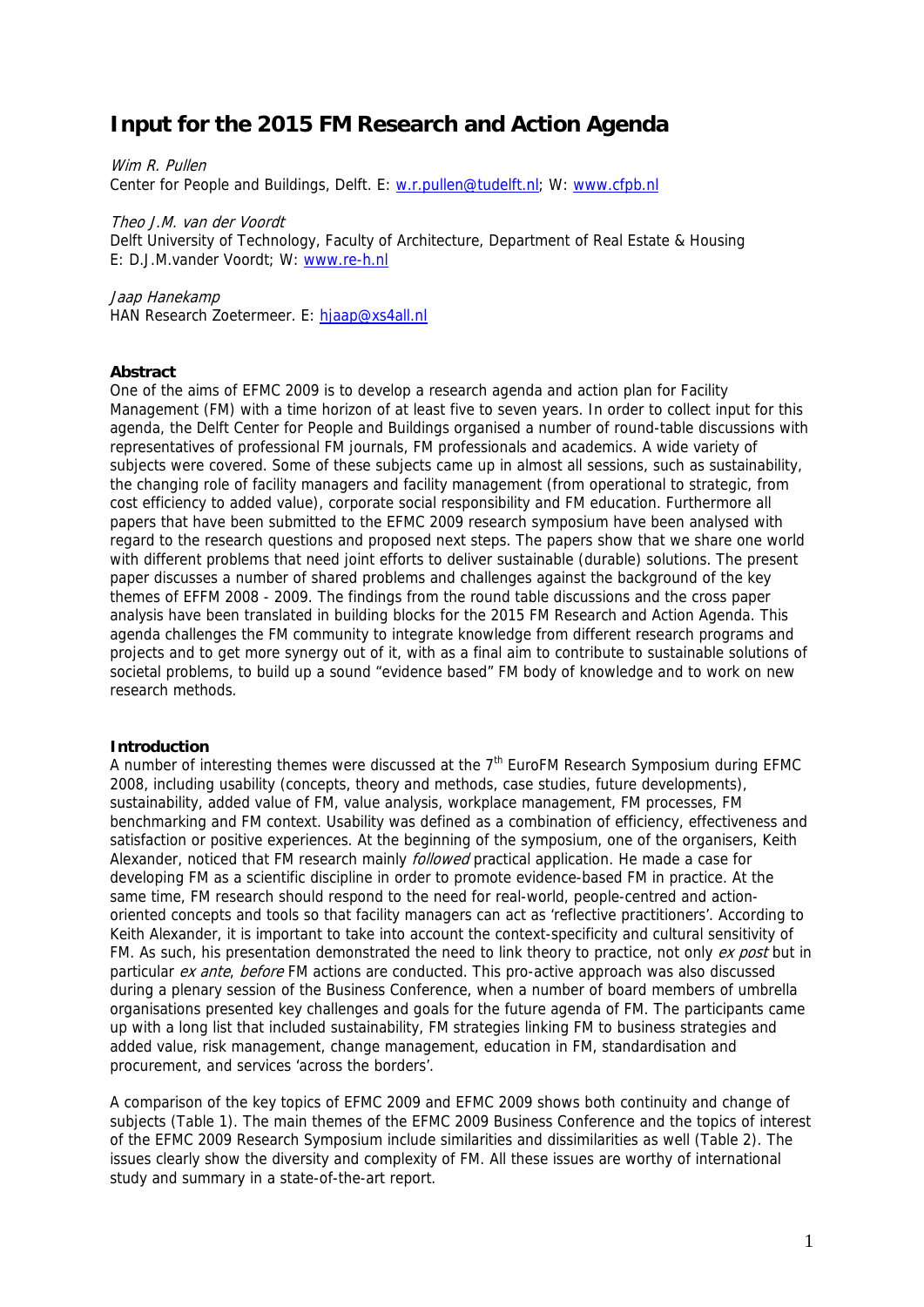Table 1: Key topics of EFMC 2008 and EFMC 2009 (underlined = same as in 2008)

| <b>EFMC 2008</b>                                    | <b>EFMC 2009</b>                                               |  |
|-----------------------------------------------------|----------------------------------------------------------------|--|
| Facility Management: adding value to core business. | One world, different problems - joint efforts,                 |  |
| Strategies - Opportunities - Functionality          | sustainable solutions!                                         |  |
| Strategies in a Global World                        | FM Strategies in a Global World<br>٠                           |  |
| Change Management and Process Orientation           | Partnership Across Borders                                     |  |
| Adding Business Value and the Economics of FM       | (Re-) Defining Core Business of FM: FM Adding<br>$\bullet$     |  |
| <b>Business Continuity and Risk Management</b>      | Value to Core Business                                         |  |
| Sustainability and Energy Management                | Life Cycle Management                                          |  |
| Customer Services and Quality Management            | The Economics of FM                                            |  |
| Future Developments: Business and Technology        | Sustainability and Energy Management<br>٠                      |  |
| Trends                                              | <b>Future Developments and Innovation in FM</b>                |  |
| Partnership across Borders                          | <b>Business Processes and Technology Trends</b>                |  |
| Workplace Management                                | Facility Operations: Usability, Customer Services<br>$\bullet$ |  |
| Usability                                           | and Management                                                 |  |
|                                                     | <b>Workplace Trends</b>                                        |  |

Table 2: Issues in the EFMC 2009 Call for Papers

| Main themes of the Business Conference |                                                             | Topics of Interest of the Research                  |
|----------------------------------------|-------------------------------------------------------------|-----------------------------------------------------|
|                                        |                                                             | Symposium                                           |
|                                        | Strategic FM and FM Strategies in a Global World            | Workplace management<br>٠                           |
|                                        | (Re-) Defining Core Business of FM: FM Adding Value to      | Spatial layout<br>٠                                 |
|                                        | Core Business                                               | Usability<br>$\bullet$                              |
|                                        | The Economics of FM                                         | User participation<br>$\bullet$                     |
|                                        | Sustainability and Energy Management                        | Service performance measurement<br>٠                |
|                                        | Facility Services: Usability, Customer Services and Quality | Service driven innovation<br>٠                      |
|                                        | Management                                                  | Sustainability and durability<br>٠                  |
|                                        | Future Developments and Innovation in FM: Business          | Value chain and added value of FM<br>$\bullet$      |
|                                        | Processes and Technology Trends                             | Real estate governance<br>٠                         |
|                                        | Partnership Across Borders                                  | Policies in FM<br>٠                                 |
|                                        | Workplace/Workspace Management and "Lifeplace"              | Social aspects of workplace innovation<br>$\bullet$ |
|                                        | Management                                                  | Linking HRM with FM<br>$\bullet$                    |
|                                        | Life Cycle Management: The link between Construction,       |                                                     |
|                                        | Real Estate Management and FM?                              |                                                     |
|                                        | FM and Corporate Social Responsibility                      |                                                     |
|                                        | Intelligent Building                                        |                                                     |

However, in order to deliver sound empirically tested theories, business cases, best practices and decision support tools on different levels (strategic, tactical, operational) there is a need for focus and longitudinal studies in depth and more interaction between researchers and practitioners. For this reason all contributors to EFMC 2009 have been asked for their ideas about the future FM Agenda 2015.

## **The FM 2015 Research Agenda: methods for data collection**

To get an idea of priorities in the current and future research agenda, we took two steps:

- We organised three round-table talks with editors of professional FM journals in the Netherlands and FM and Real Estate managers from public and private organisations.
- We analysed all papers that were contributed to the 8<sup>th</sup> research symposium at EFMC 2009.

First, the findings will be discussed separately. Second, we will compare the findings from both steps in search of similarities and dissimilarities. Finally we present our reflections and conclusions and give some recommendations for the 2015 FM Research and Action agenda.

## **Dutch input from round table talks**

The assignment to brainstorm about the future of FM is far from simple. After all, developments are notoriously difficult to predict. Ten years ago, who could ever have imagined that mobile phone technology would make such a developmental leap forward? Who could have foreseen the rise and fall of courtesy services for employees such as in-house barbers and grocery delivery services?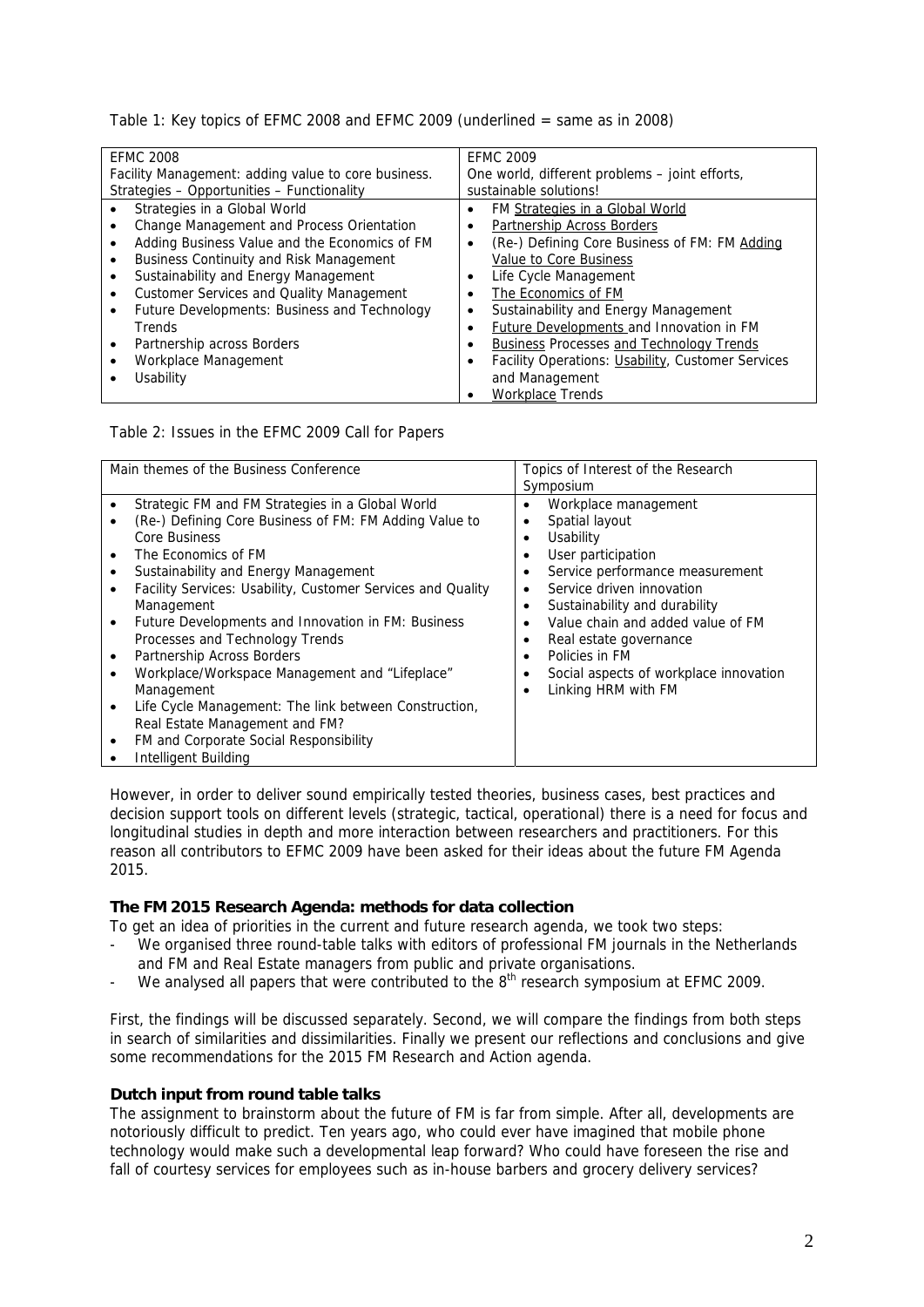Nevertheless, uncertainty about the future did not prevent round-table participants from rising enthusiastically to the challenge. The following topics are just a selection of the many issues that arose during the discussions.

## The changing role of the facility manager

According to the round-table participants, the current shift in focus from operations towards strategy will continue. While cost efficiency remains crucial, the drive to develop added value is every bit as important. This can be accomplished by using facilities to improve employee welfare and bolster the image of the company or organisation (setting the tone by means of building design and furnishings), as well as PR, marketing and operating results. Conceptual thinking and thinking in terms of the potential added value of FM are both gaining ground. However, a greater focus on strategic thinking must not come at the expense of timely and effective action on an operational level. The move toward more strategic operations requires facility managers to take a different approach, and to have deeper and more wide-ranging skills and expertise. They must be able to bring FM to the CEO's attention, ask critical questions and be persistent even to the point of making a nuisance of themselves if necessary. Facility managers are constantly under pressure to satisfy conflicting demands. How can they reconcile the demands of both internal and external clients while also respecting the reigning social norms? How can they meet ever-increasing expectations regarding the quality and speed with which facilities, services and resources are provided, the price/performance ratio, sustainability, etc? How can facility managers achieve the ideal balance between centralisation and decentralisation, ensuring that the potential benefits of centralisation (economy and efficiency) are not lost as a result of the greater distance between FM and the primary process? And how can they simultaneously ensure excellent quality of service (employee satisfaction), sufficient performance of products and services, and 'willingness to pay'? These are all important issues that must be addressed by FM training programmes.

While facility managers carry a degree of a responsibility for defining and expanding the framework within which they operate, the round-table participants agreed that the primary responsibility for establishing clear decision frameworks should lie with management. It goes without saying that these frameworks must leave sufficient room for creativity. One major point of discussion is the relationship between FM and other disciplines, particularly Real Estate. Another concern is finding an appropriate balance between rational decision-making and management on the basis of emotion, and between 'hard' and 'soft' factors. Anglo-Saxon performance models such as the Balanced Scorecard devote a great deal of attention to increasing productivity, but leave little room for indicators of security and welfare. One interesting avenue for further research is the degree of context-sensitivity of the contribution made by FM, such as the extent to which it is affected by corporate culture. Research into a typology of corporate cultures could shed more light on this issue. Another interesting topic for further research is the delineation of the differing responsibilities of owners and facility managers.

#### Switching between scales: object and portfolio

Large organisations tend to require the use of many different buildings. In order to manage facilities effectively at the portfolio level, reliable data is needed. Often, however, this is not a priority. Many organizations lack a clear picture of their portfolio as a whole. Data is often lost in the course of mergers. Strategic concerns are also still undervalued. When it comes to business economics, cost reduction is always an important goal, but employee satisfaction and engagement are just as critical. In order to remain in touch with the needs and desires of their employees, some firms make use of Global Engagement Surveys and pre-move and post-move surveys. The resulting data provide a rich source from which more general conclusions can be drawn. It is important for umbrella organizations to make this data more widely available. Further points of consideration for the future include change management, expectation management, the identification and dissemination of best practices regarding cost efficiency and the quality of the workplace environment, and the facilitation of communication between FM and RE on both the portfolio level (more strategic) and the local level (everyday practice).

#### **Sustainability**

The theme of sustainability is at the top of everyone's list. Sustainability isn't just about the *planet* (green buildings, energy efficiency, and other environmental issues), but also about people (wellbeing), *profit* (costs and revenues; economic issues) and *project* (how to go about achieving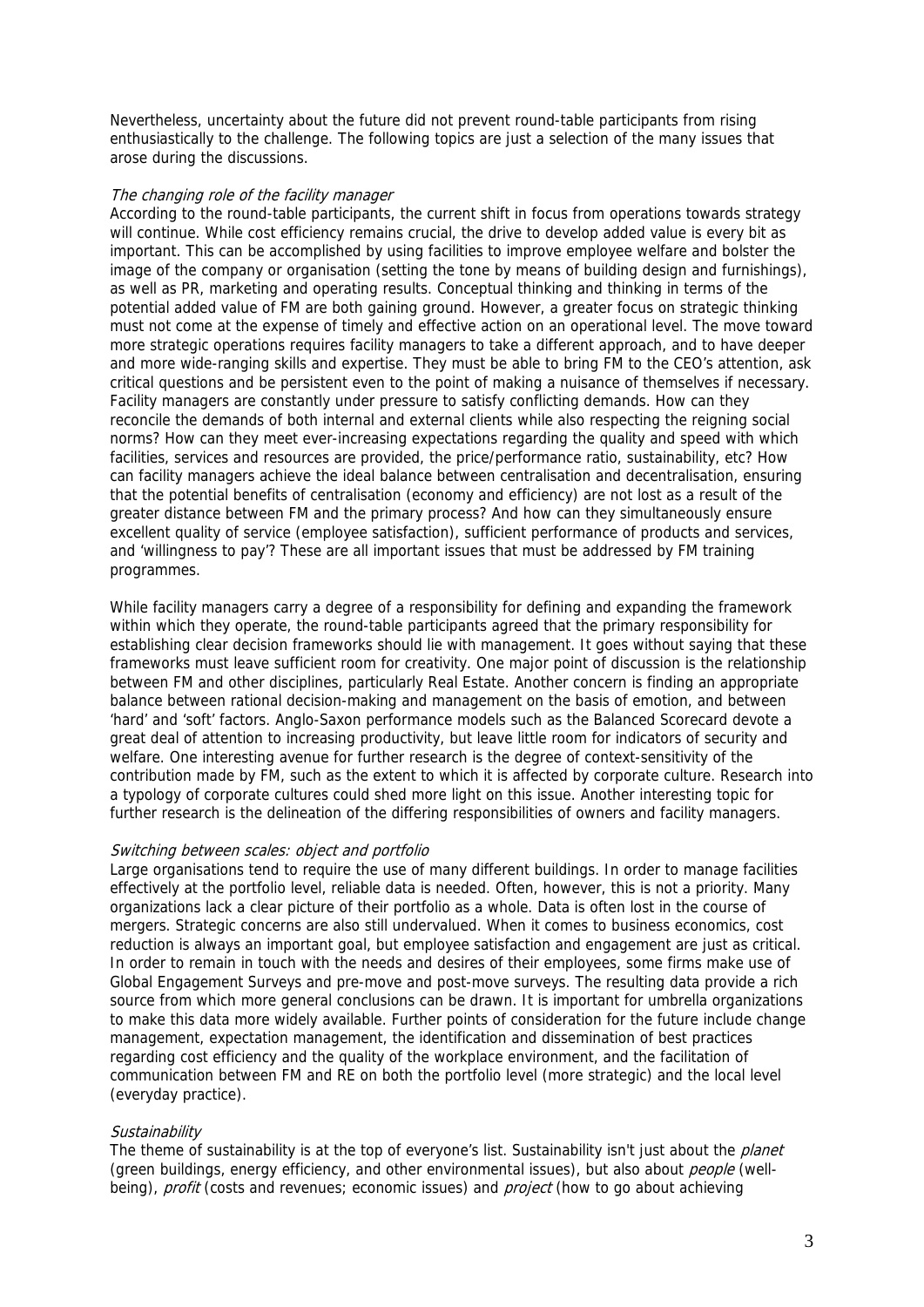sustainability). In practice, sustainability is often paid lip service but is ultimately assigned a low priority. This represents a major challenge for facility managers. How can they ensure that sustainability receives a place on the FM agenda? How can they translate the abstract concept of sustainability into concrete measures? Is it wise to link public interest to business ethics? How can facility managers ensure that the concept of sustainability is firmly embedded in all levels of the organisation, from high to low? How can they measure whether or not objectives such as reducing  $CO<sub>2</sub>$  emissions by 40% or becoming 'climate neutral' have been achieved, and how can they be sure which measures have led to these successes? Modern technology, such as the use of sensors, and clear communication about achievements ('we're the most energy-efficient department') are important tools for monitoring progress and encouraging staff to change their habits. In order to achieve 'quick wins', it may be wise to begin with small, easily-achievable matters, such as arranging for environmentally-friendly catering. Many people are rather sceptical about the hype surrounding the 'Cradle to Cradle' concept, feeling that it is primarily a marketing angle. When it comes to sustainability, attractive design and the ability to use a space for a wide range of functions seems to be at least as important as energy efficiency and environmentally-friendly material choices.

A related theme (which is also relevant in other areas) is the importance of reducing commuter traffic, such as by encouraging telecommuting. Why has telecommuting been so slow to catch on? Why do managers find it so difficult to assess performance based on output? How are business training programmes addressing the issue? What motivates people's behaviour? Should we not be moving toward performance-based contracts and benefits packages negotiated on an individual basis? The education and healthcare sectors seem to be ahead of the business sector in this respect, likely because facility managers are closer to the primary process and are more accustomed to viewing users as clients. Again, this raises a number of questions, such as who bears primary responsibility for making better choices, what is the role of FM in this process, and how best to coordinate efforts with HRM.

## Corporate social responsibility

Along with the current shift in focus from cost efficiency toward the added value of FM for the organisation, there has been increasing interest in the social impact of FM and Real Estate. This new interest is part of an emerging trend toward corporate social responsibility. But what exactly is corporate social responsibility? How is it put into practice? Is it just another example of smart marketing? In order to demystify the concept, there is a need for well structured and carefully designed case studies that measure the meaning and objectives of corporate social responsibility and investigates the actual effects of the organisation's policy and interventions. Journals can play an important role in this process by publishing systematic descriptions of good examples of corporate social responsibility, as well as reflections on projects made by a panel of experts. How are trade-offs made between short-term objectives (profit), employee preferences and requirements, and long-term social goals such as business continuity and sustainability? How to achieve a win-win situation? Who decides what is successful, and how can success be measured? What is the role of professional associations in this process? The development of business cases can help to further awareness and rational decision-making. In this context, it is important to reflect on what an organisation and its buildings can do for the surrounding neighbourhood or city and vice versa. How can FM make a positive contribution to the quality of public spaces and help to strengthen social cohesion in the neighbourhood? What options are available for facility sharing? One intriguing possibility is the transformation of office parks and industrial estates into multi-purpose areas – a kind of 'corporate campus' – in a return to integrated living, working and shopping facilities. What would be the added value of this type of arrangement for a company or organisation and its employees, and what role does the facility manager have to play? What FM arrangements are needed to effectively support selfemployed persons who work from home?

#### Building for the future

Another concept related to sustainability that is also of great economic importance is the design and construction of multi-purpose buildings that are suitable for different functions and different users and are flexible and easy to disassemble. In the commercial and industrial building sector, there is much to be learned in the coming years from PPS projects involving contracts for periods of 20 years or longer. Many changes in function can be expected to occur over such long periods of time. How will these changes be addressed? Will technological methods of dealing with change be replaced by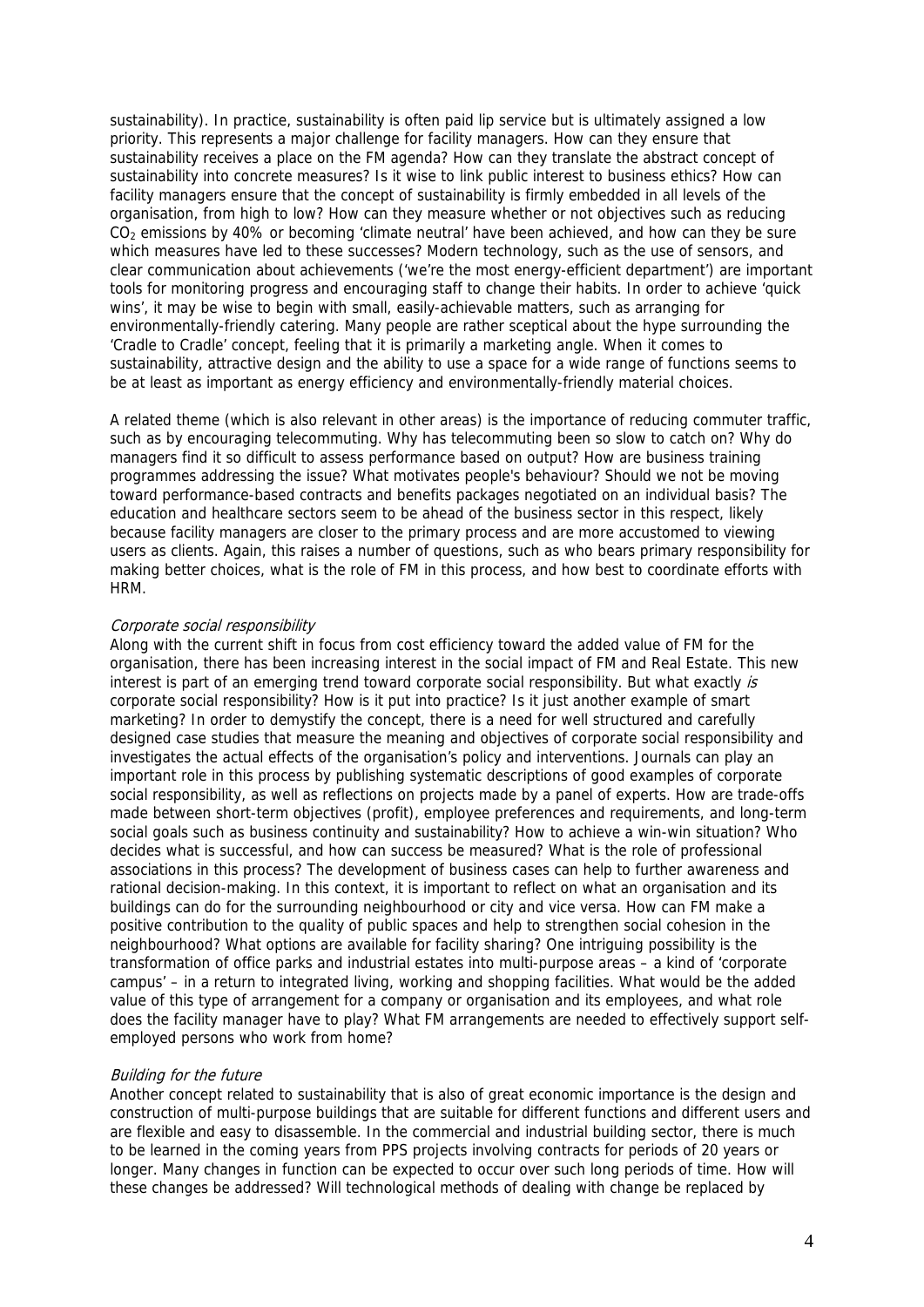behavioural measures? Building for the future also means taking greater account of the needs of young people, the so-called "Einstein generation". But what are those needs, and will they change as young people move on to new phases of their lives, gaining obligations and responsibilities? These questions are relevant in many areas. For example, what types of study and work habits will arise in the future? Will school buildings as we know them continue to exist? What is the role of e-learning in primary school, secondary school, and the world of higher education?

During the round-table discussions, many other topics arose in addition to those mentioned above:

- What effects will the aging of the populace have? Are modifications to existing buildings necessary? Who is responsible for making this decision: FM or HRM? What types of work habits do young people have? How, when and where do they want to work? What consequences does this have for office accommodations and for business processes? What is the best possible location and design for call centres and alarm centres, taking into consideration that they are often staffed by young people? What options are available for those who want to work from home?
- How can facility sharing and joint vacancy management allow different companies to optimise their housing situations?
- To what extent are employers responsible for facilitating telecommuting? Are our demands realistic? What are the ideal arrangements with regards to working hours and telecommuting, taking into account the potential for conflict between the needs and rights of employees and the expectations of customers?
- Is there a demand for a 24-hour economy? What are the associated benefits and risks? What is the ideal balance between work and personal life? How can companies ensure a healthy corporate culture with a good balance between business considerations and employee welfare and preferences?
- What is the ideal balance between risk reduction and risk-taking in order to explore new opportunities?
- What impact will integrated contract forms in the building sector have on FM? How can building design and construction be better integrated with the provision of services, and whose responsibility is this?
- **How to deal with the ever-growing problem of information overload? How to prevent managers** from making one-sided decisions on the basis of easily- measurable SMART information?
- How to ensure that long-term goals are given high priority? Which scenarios are possible, desirable and likely for the year 2015? What major trends will the future bring?

## **International Input from EFMC 2009 Research Symposium papers**

In order to prepare a discussion on the Future FM Research Agenda all authors submitting a research paper were asked to consider their subject in the light of this research agenda. The appendix of this paper summarizes all contributions of the authors. The appendix can be read as a tour d'horizon of questions, a description of possible connections of FM research to other fields and an explicit intention to go beyond what is routine. The findings have been used by the organizing committee to prepare a declaration of support to the 2015 Agenda by the conference participants and FM industry.

Again a number of different themes were unearthed, such as the added value of FM, economic effective implementation of FM, service performance, usability, workplace management and the effects on satisfaction and productivity, space management (m2, spatial lay-out, use of IT-tools), risks and controls and sustainability (energy-efficiency). Some researchers investigate common subjects in other areas than usual e.g. innovative workplaces in psychiatric clinics, shopping centers and industrial places, or life cycle thinking in developing countries. Furthermore we noticed a different focus on either a businesslike approach - with research issues such as the (economic) added value of FM, cost reduction and space optimization - or a more social-psychological approach. Examples of the latter are research into employee satisfaction and social networks. Going through the papers some clear lines of thought take shape.

#### A broad societal view

Several authors emphasize the need for a broad societal perspective on FM. For example Wiegand, who works on enhancing service performance at remote distances, describes a long term perspective which goes beyond just a building, a user and FM operations: "The second road, which needs to and will keep us more and more engaged during the next 20 years, is the contribution of our work to solve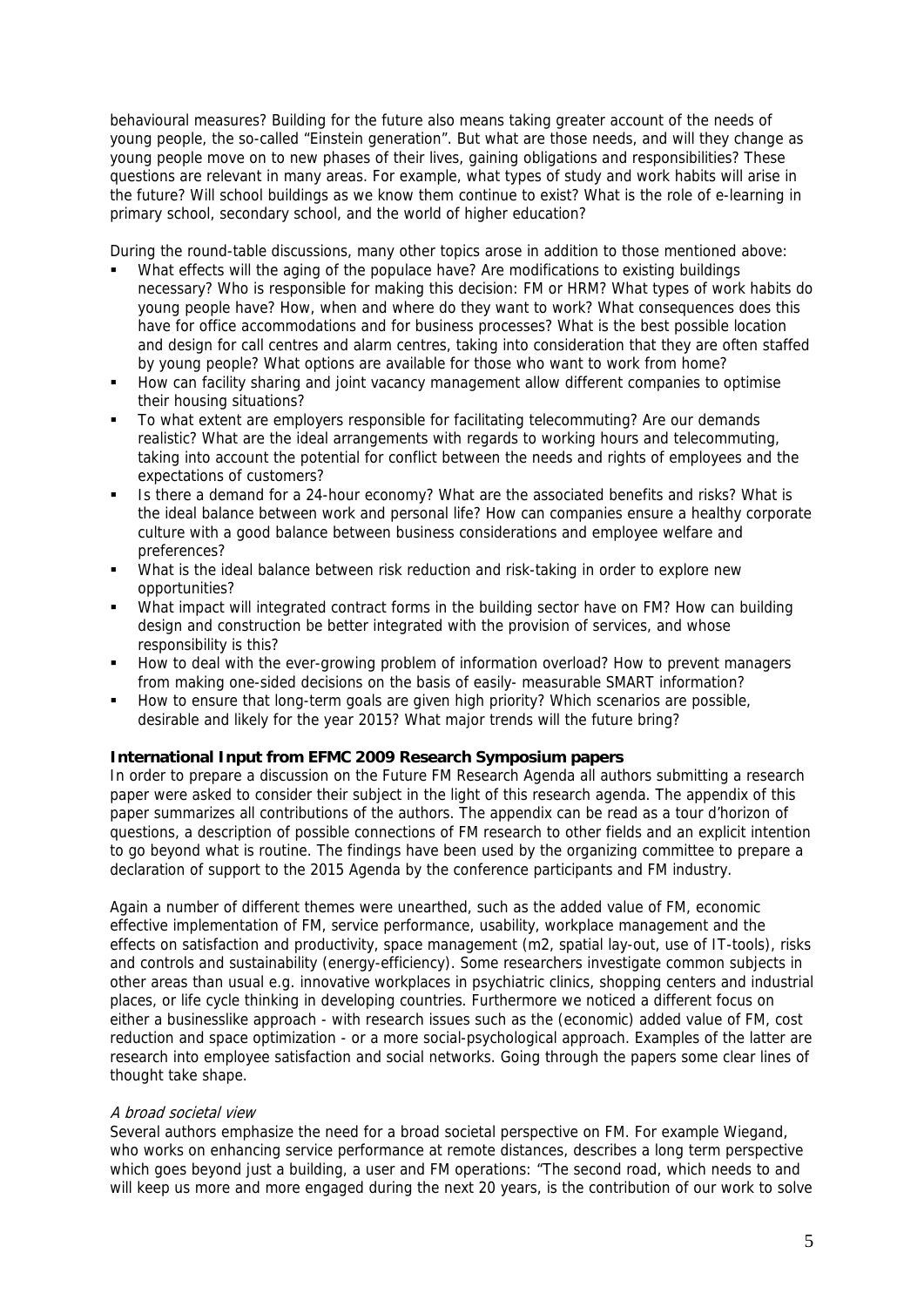the problems of society – or to put it differently of humanity – e.g. the climate change, the increase of disparity between urban agglomerations and rural areas, and the aging society in the developed countries." Pöyhönen, who studies shopping centers, postulates a similar statement:"The challenge is to link this research to sustainable development trends, policies and protocols". Le Roux describes his study on improving energy-efficiency in office buildings in the context of the knowledge "that the built environment is responsible for 40% of the final energy consumption and  $CO<sub>2</sub>$  emissions in the European Union." Jensen recognizes the importance of the broad view describing economical, social, spatial, environmental impacts in his FM Value Map. The same applies to Gersberg et al who point out that alternative workplace programs represent a very complex system of management approaches, work practices and activities, technology tools, and places.

Interesting in this context is the tantalizing observation by Price that "the dominant narrative of FM remains modernist and normative, rooted in environmental determinism". He uses a diagram of Jacqueline Vischer (Vischer 2008) with dominant perspectives of environmental determinism and social constructivism.



Gersberg integrates both views; with a wink at Churchill's famous statement we could say "first we shape our buildings and thereafter we use them to change culture".

## FM: a discipline and/or science?

A number of authors appear to look at FM from a scientific perspective acquiring understanding of FM as a phenomenon. Their main focus is on complex systems of people using buildings, whether shopping centres, hospitals or office buildings. Other authors probably come from an engineering background and focus on designing and creating tools to support FM processes and facility managers. They seem to be most interested in the application phase of science which is closely related to the improvement of daily FM routines in business processes and decision making. As Wiegand writes: "In any case facility management will remain a discipline, which is not a science itself, but applies findings of "supporting" sciences – in our case of mathematics and operation research".

Because FM is such a practical field an important question is in which way facility management is informed and directed by scientific knowledge. Three themes seem to arise from this year's EFMC research papers:

- Describing an inventory of options: "What is possible?" (Price)
- Delivering data, longitudinal and in depth or fast and continuously by using new measuring technologies such as sensors (Tolman and Parkkila)
- Delivering tools, "reference process descriptions (Bockstefl) or "generating new models, mathematical algorithms and IT technologies" (May).

What connects these worlds might be found in Arge's cry: "Until research and post-occupancy evaluations become an integrated part of practice, workplace concepts and buildings will continue to provide users with less physical, functional and psychological comfort than is necessary" - expressing the wish or belief 'that research results will cause better practice'. An interesting debate in this context is the discussion on "scientism":

"It could be argued that science, despite its *inherent provisional* nature, is increasingly treated as a belief that provides an unquestionable, all-encompassing, and guiding account of reality. Within the philosophy of science this is called *scientism* - that is roughly the idea that science alone is deemed to be capable of elucidating and resolving genuine and fundamental human concerns whereby all areas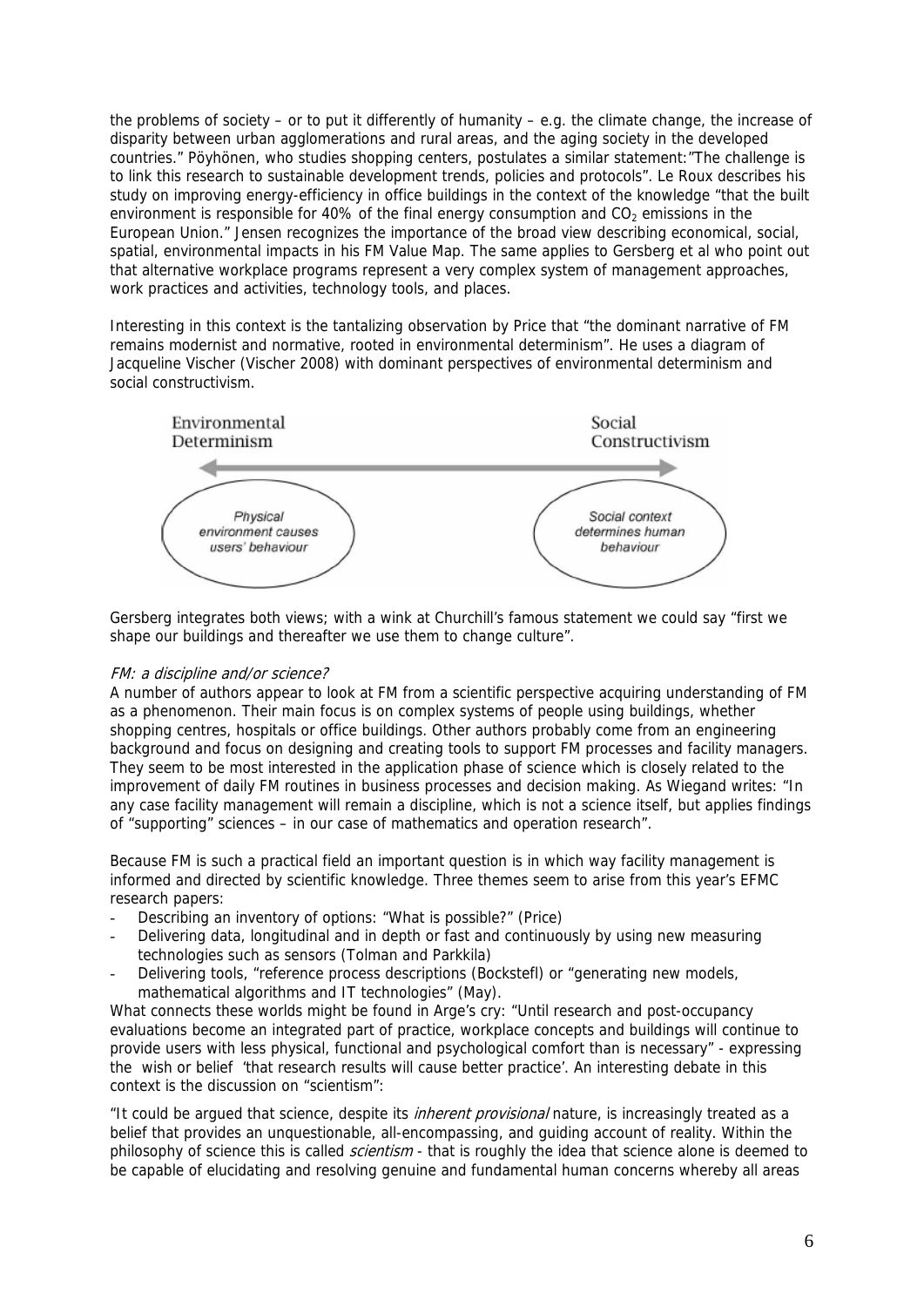of human life can be reduced to science (Stenmark, 2001; Haack, 2003). Scientism is amongst other things related to the issue of reductionism and its misrepresentations" (Hanekamp, Price et al 2009, to be published).

and

..."In academic research in facilities management, for instance, treatment of the methods used, data collection and limitations is still inadequate in not a few academic papers" (Ventovuori et al. 2007)... According to Ventovuori et al, "the authors had seldom justified their selection of research method. Furthermore, the reporting of the methods used was inadequate. Particularly the description of data collection was often missing. Additionally, most authors seem to avoid mentioning the limitations of their research". Ventovuori et al. further remark that many papers could have been developed into pure research papers by referring to the existing body of knowledge. Then again, they put forward the mitigating observation that 'this is characteristic of a completely new or emerging area of research.

We may conclude that FM research needs to show its research competences more explicitly and also to be more explicit about their own assumptions, research methods and limitations of the research. A lot could be learned from anthropologists always describing their own perspective. Extrapolative strengths and weaknesses, in other words, need to be on the viewscreen of FM researchers. Modern philosophy of science insights might be helpful here.

## **Reflections and conclusions**

As we have noticed before, most subjects in EFMC 2009 research papers are either related to understanding complex organizational systems or to *improving* organizational/business processes or decision making through tools and processes. Both are part of the FM research tradition: "FM research should respond to the need for real world, people-centred and action-oriented concepts and tools so that facility managers can act as "reflective practitioners" (quote Keith Alexander, EFMC 2008). According to our opinion FM researchers should not just "respond to the need for…" but actively partner with, educate and challenge those reflective practitioners" while at the same time answering the question whether to put energy in those practitioners that are not reflective at all but keep you busy asking the traditional 10 million dollar question "how do I increase performance while cutting the costs?" time and again.

Facilities can be seen as business resources serving organisational goals. Facilities act with other business resources in support of objectives and outcomes. The extensive literature on the resource based view (RBV) of the firm is concerned with the way in which the firm's current resource bundle shapes its future development (Lockett *et al.* 2009). In a comprehensive review of empirical research Newbert (2007) studied those resources (27 in number) in combination with capabilities (28 in number) and core competences (7 in number) - making up a heterogeneous mix of resources - and reports that 53% percent (!) of the papers he examined offered positive support of the link between resources (broadly defined) and performance. He also found that resource combinations and/or capabilities/competences are more likely to explain performance differences rather than single resources in isolation.

Lockett et al (2009) illustrate the value of the RBV theory with a list of practical insights:

- Managers need to understand what are the strengths and weaknesses of a firm. The internal characteristics of a firm are central to strategy formulation.
- The resource base of the firm is path dependent i.e. history matters.
- Managers need to be able to understand the functionality of their resources. Resources are defined by their usage.
- The resource base of the firm is continuously subject tot the processes of resource creation and decay
- Acquiring competitive advantage in a resources market is not possible in the absence of asymmetric information and/or co specialized resources with which you are going to augment the new resources

We assume that FM researchers adhere to most of these insights and are even happier when RBV theorists acknowledge the neglect of resource functionality. FM studies and specifically the usability studies seem to fill this gap because they study buildings and their effects from the perspective of the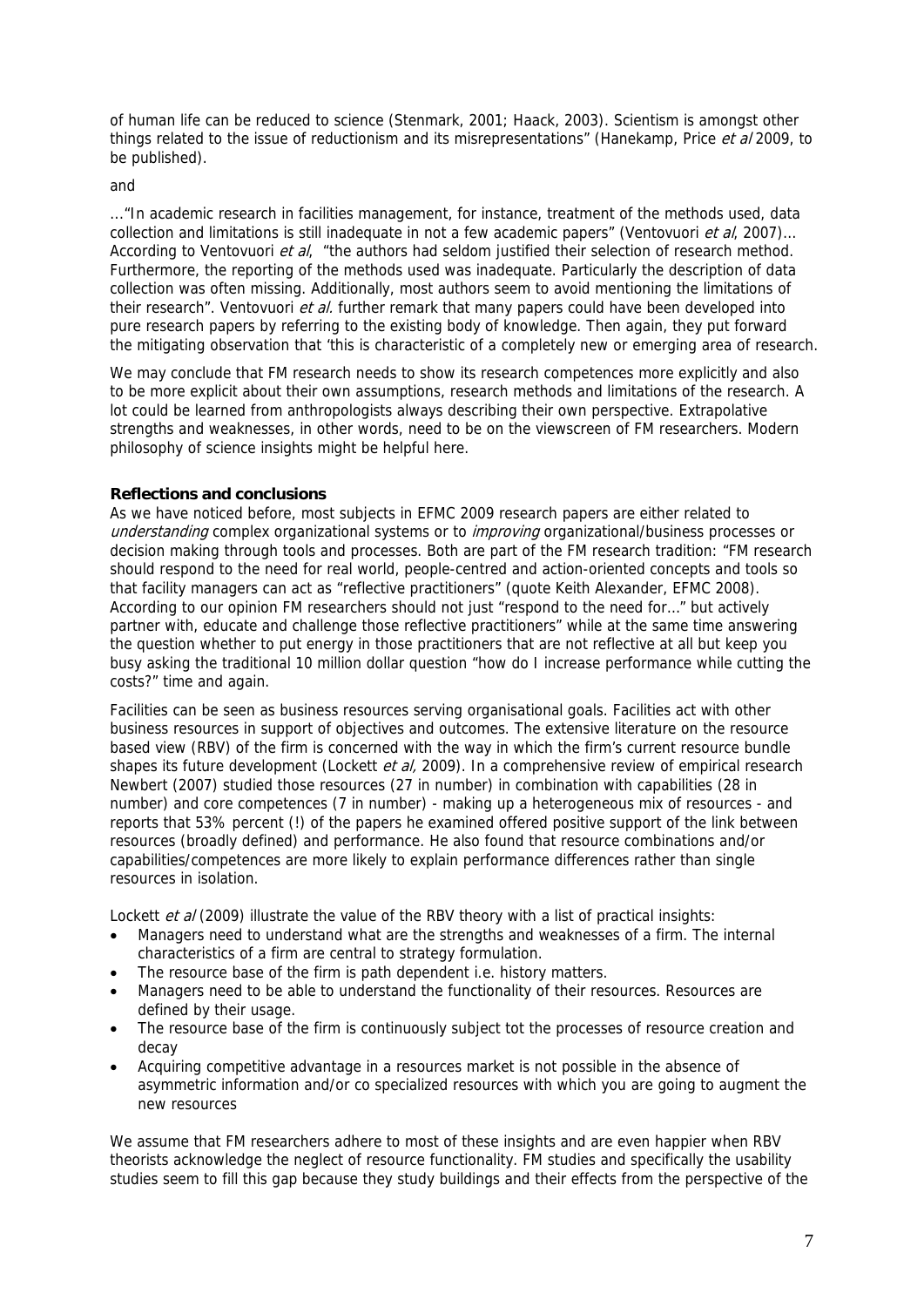built environment specialist (Alexander, 2008). Nevertheless, whether or not Newbert, Lockett, and others are on track in an empirical, methodological and philosophical sense is exactly the question one needs asking in the ongoing debate amongst experts.

FM studies might profit from the revival of attention for space and place studies in organizational and management sciences such as economy – inter alia the RBV approach - but also anthropology and geography. Usability studies (that focus in resources functionality, efficiency and effectiveness) should not just look at the building but at the complex interaction of all business resources and capabilities of the users. The claim that usability studies need more empirical attention could be worked out in a number of practical, theoretical and business relevant directions. What are the facts and figures of important and common KPI's like energy consumption and CO2 reduction? What is the impact of the use of the building and user behaviour? How can we create common and unambiguous output indicators taking into account that firms are heterogeneous? Which kinds of studies are needed to describe and explain the heterogeneity of resources and the subsequent (lack of) perceived added value?

Finally we may conclude that the contributions to EFMC 2009 and earlier conferences and views of people involved in the FM field produce a sheer diversity of topics that are worth to investigate. This indicates that the FM research agenda for the coming years will be highly differentiated. At the same time some priorities come across. Among the highest priorities fare the impact of FM on organisational performance, corporate social responsibility, the true meaning of sustainability and its relation with customers' needs and behaviour, and the role of FM training programmes when it comes to exploring and developing relevant social issues. An interesting challenge awaits EuroFM and the Research Network to identify national and international organisations that can implement this research agenda and to facilitate international co-operation. An important way of steering the research agenda is a clear agenda setting for EFMC 2010 and beyond. Hopefully the discussions in the Research Symposium and in the plenary sessions with the Research Symposium participants and participants of the Business Conference will help to find a limited number of issues that will be shared in a longitudinal research program in depth. Reflective capabilities therein need to be further advanced; a long-term approach seems the way forward.

## **References**

Alexander, K., 2008, Usbility: philosophy and concepts, EFMC 2008 Proceedings, Manchester.

Haack, S., 2003, Defending Science – Within Reason. Between Scientism and Cynicism. Prometheus Books, New York.

Hanekamp, J.C., Price, I., Pullen,W.R., Volker, L.(2009) **'**Evidence Based Reasoning in Management some basic notions and a response to Morrell', to be published

Lockett, A., Thompson, S. Morgenstern, U., 2009, 'The development of the resource based view of the firm: a critical appraisal'. International Journal of Management reviews, 11, 1: 9-28.

Newbert S.L., 2007, 'Empirical research on the resource bases view of the firm: an assessment and suggestions for the future'. Strategic Management Journal Vol 28, 121-146.

Ventovuori, T., Lehtonen, T., Salonen, A., Nenonen, S., 2007, 'A review and classification of academic research in facilities management'. Facilities, 25 (5/6): 227-237.

Vischer, Jacqueline C., 2008, 'Towards a user-centred theory of the built environment', Building Research & Information, 36:3, 231-240

\*)

The authors would like to acknowledge the Dutch umbrella organisation Facility Management Nederland for their financial support in organising the round-table workshops.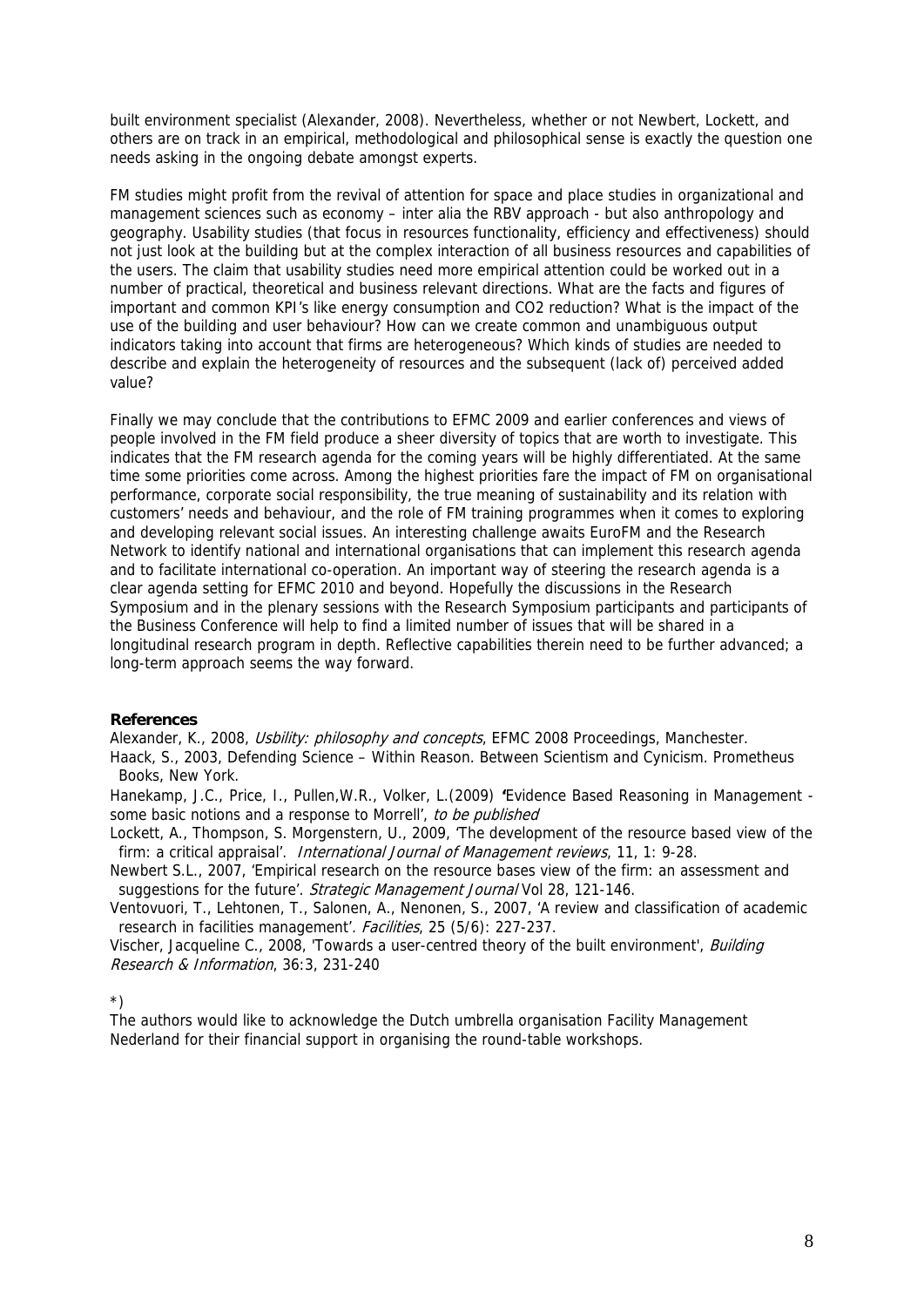## **Appendix: International input from EFMC 2009 Research Symposium papers**

This section presents the copied paragraphs on intentions of papers and considerations with regard to the future FM agenda. In order to develop our own thoughts for reflection, we analysed the research papers on shared challenges and underlying worldviews.

PRACTICAL POST-MODERNISM: FM AND SOCIALLY CONSTRUCTED REALITIES - Ilfryn Price, Ian Ellison and Rachel Macdonald; Facilities Management Graduate Centre, Sheffield Business School, UK

The authors argue that strategic FM should not engage with elaborate structural functional models of building service supply but with the socially constructed realities of organisations and their result. In brief its arguments are:

- 1. What differentiates, or should differentiate, FM from say building service provision is a concern for organisational purpose.
- 2. Organisations are, as the branch of organisational theory broadly captured as postmodernism has evidenced, social constructs although we subscribe to an, ontologically real, ecological interpretation of the same phenomena.
- 3. It follows that the research agenda for FM should include engagement with organisational discourses or narratives: conversations in a particular sense of the word that we will explain.

From the theoretical stance developed here new terms ('memes') compete to gain credence and usage in more general organisational conversation. FM is no exception. Around the turn of the millennium several other terms such as CREM or Infrastructure Management were being advocated as conveying something more strategic, less none core, than "merely managing the facility". Nowadays that trend seems to have diminished, but it has not gone away and UK policy guidance still gives priority to Asset Management as being where the big bucks are.

#### Research Agenda

FM has managed to embrace all Nutt's (2000) four trails, but is still vulnerable to Grimshaw's (2003) operational paradox. There may be three alternative trails or conversations for FM research. Firstly it could retreat to post modern theory – critical intellectual commentary - without engaging with moving practice forward. Secondly it could continue to scrabble for crumbs from the table of practice. Models, theories and standards can result that may move building services engineering or maintenance practice forward, but FM as a whole will remain in a conversation for confirmation of non core status. A third trail, whether we label it evidence based or business critical will seek to engage with the cutting edge of practice and take the majority forward. Understanding the role and power of conversations to organisations and changing the physical reality in which those conversations occur should be part of such an agenda. It is a route to real, sector specific differences in what Facilities Management can deliver. What, in other words, is possible? In addition, to cite the helpful summary of an anonymous reviewer "understanding the power of conversations to organizations and the changing physical reality in which those conversations occur should be important perspectives for the forthcoming research agenda".

THEORETICAL MODEL DEMONSTRATING THE VALUE ADDING CONTRIBUTION OF FACILITIES MANAGEMENT - Per Anker Jensen Centre of Facilities Management – Realdania ResearchTechnical University of Denmark

The purpose of this paper is to present a conceptual framework - the FM Value Map - to understand and explain the different ways that FM can add value to a core business, and possibly to the surroundings. The research presented in this paper is planned to be continued in a new project at the Centre for Facilities Management – Realdania Research at the Technical University of Denmark. The project "FM Processes and Added Value" will include a master thesis and a PhD-study. The project will relate the external effects of FM with the internal processes. It is also planned to carry out a joint EuroFM research project on "The Added Value of FM" under the Research Network Group, in order to bring together researchers from different research environments who are engaged or interested in comparing and developing joint research activities on the added value of FM.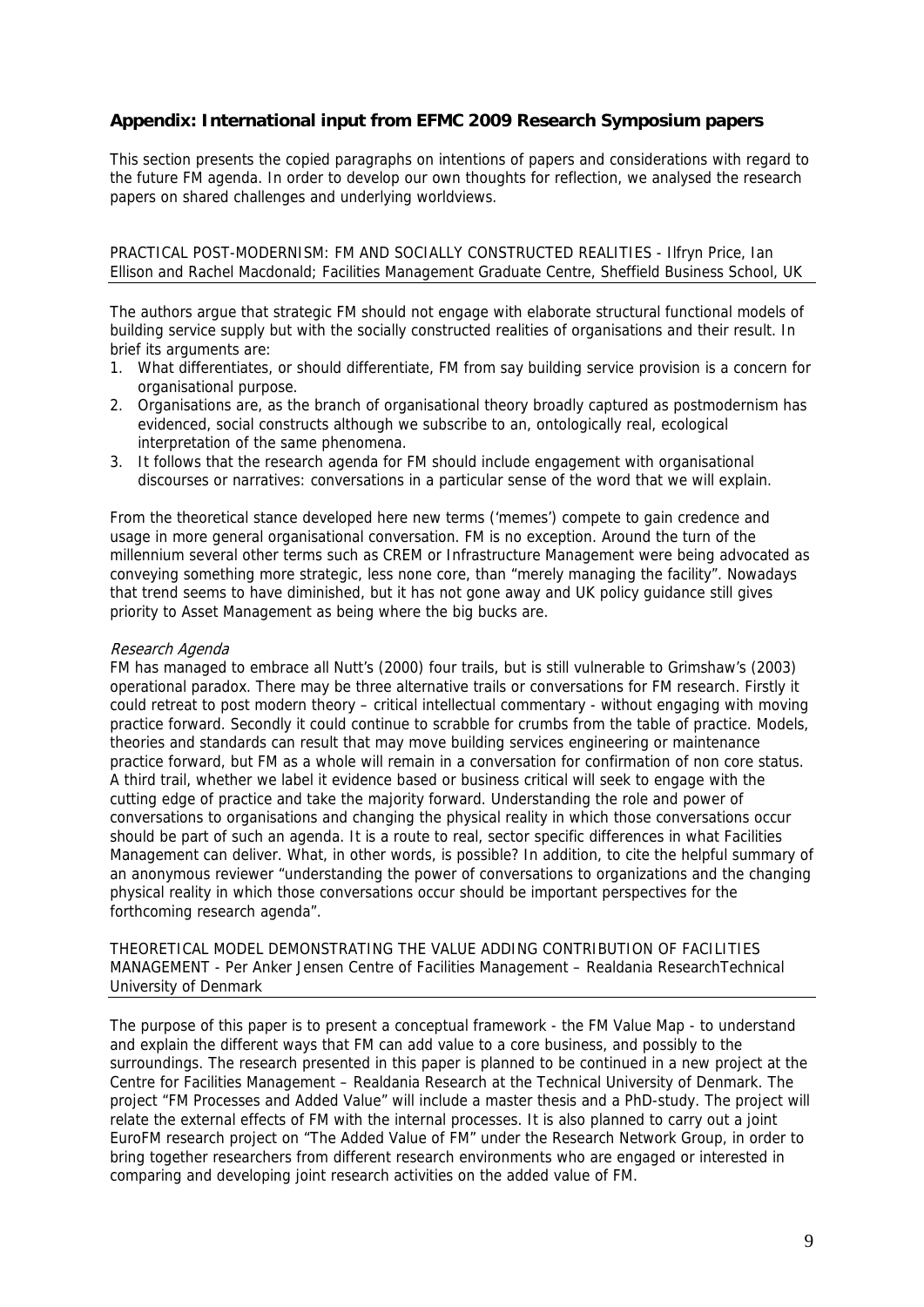The project will result in a EuroFM research publication. It is not necessarily the purpose to develop a common framework for studying the topic, but the project will bring together information about the different frameworks, which are applied, and investigate common grounds, reasons for differences, and possibilities for joint developments. The project participants will include researchers from Austria, Denmark, Finland, the Netherlands, Switzerland and UK.

#### Research agenda

Based on these new activities the topic of the added value of FM should be an essential part of the EuroFM research agenda for the coming years.

## DO INNOVATIVE WORKPLACE CONCEPTS WORK FOR PSYCHIATRIC CLINICS? - Kirstin Arge, Sintef Byggforsk, Norway

This paper presents the results of a post-occupancy evaluation (POE) of a new workplace concept for an out-patients psychiatric clinic for children and youth, with shared office space and rooms for treatment. The purpose of the paper is to highlight the need for research based practice and postoccupancy evaluations of buildings in use. Research has shown that innovative workplace concepts are supportive to collaboration, communication, knowledge exchange and co-learning in work, but are not supportive to individual concentration work. Despite this fact business practice proceeds to design and implement workplace concepts that are predominantly focussed on collaborative practises. Research based practice seems to be scarce in real estate and facilities management. Post-occupancy evaluations informing programming and design processes are scarce as well

## Research agenda

There is a need for research and development comparing the effectiveness and efficiency of different workplace concepts, including cellular office concepts. A user-oriented approach addressing Vischer's (2008) three levels of comfort, physical, functional and psychological may be useful. Until research and post-occupancy evaluations become an integrated part of practice, workplace concepts and buildings will continue to provide users with less physical, functional and psychological comfort than is necessary.

USABILITY EVALUATION OF BUILDING PORTFOLIOS - Anne Kathrine Larssen, Norwegian University of Science and Technology and Multiconsult AS, OSLO

The objective of this paper is to contribute to the further development of theories and efficient methods for evaluating the effect of buildings on organizational effectiveness and the achievement of goals, primarily on a portfolio level.

#### Research agenda

The approach for further research will be a closer study of typical objectives, activities and needs of different main organizational units in hospitals, in order to find more specific parameters. A challenge will be to identify the most important parameters for usability appraisal of hospitals, to find a reasonable balance between generic and context dependent ones, and a proper level of detailing. Furthermore we need to consider if and how the perspective of clinical pathways can be incorporated. It could be an advantage to be more specific about the consequences of poor scores in usability in the presentation of results. What are the kind of consequences, what is the extent? Can the hospital live with the consequences or not? More specific information about cause and consequences will be useful for making priorities and identifying the need for further analysis.

ENHANCING SERVICE PERFORMANCE AT REMOTE DESTINATIONS - Dietmar Wiegand, Štefan Emrich; Vienna University of Technology, Vienna, Austria

This paper presents the results of a study concerning the possibility to use a combination of existing methods for the optimization of work schedules and driving times for the delivery of FM-services to a widespread branch network.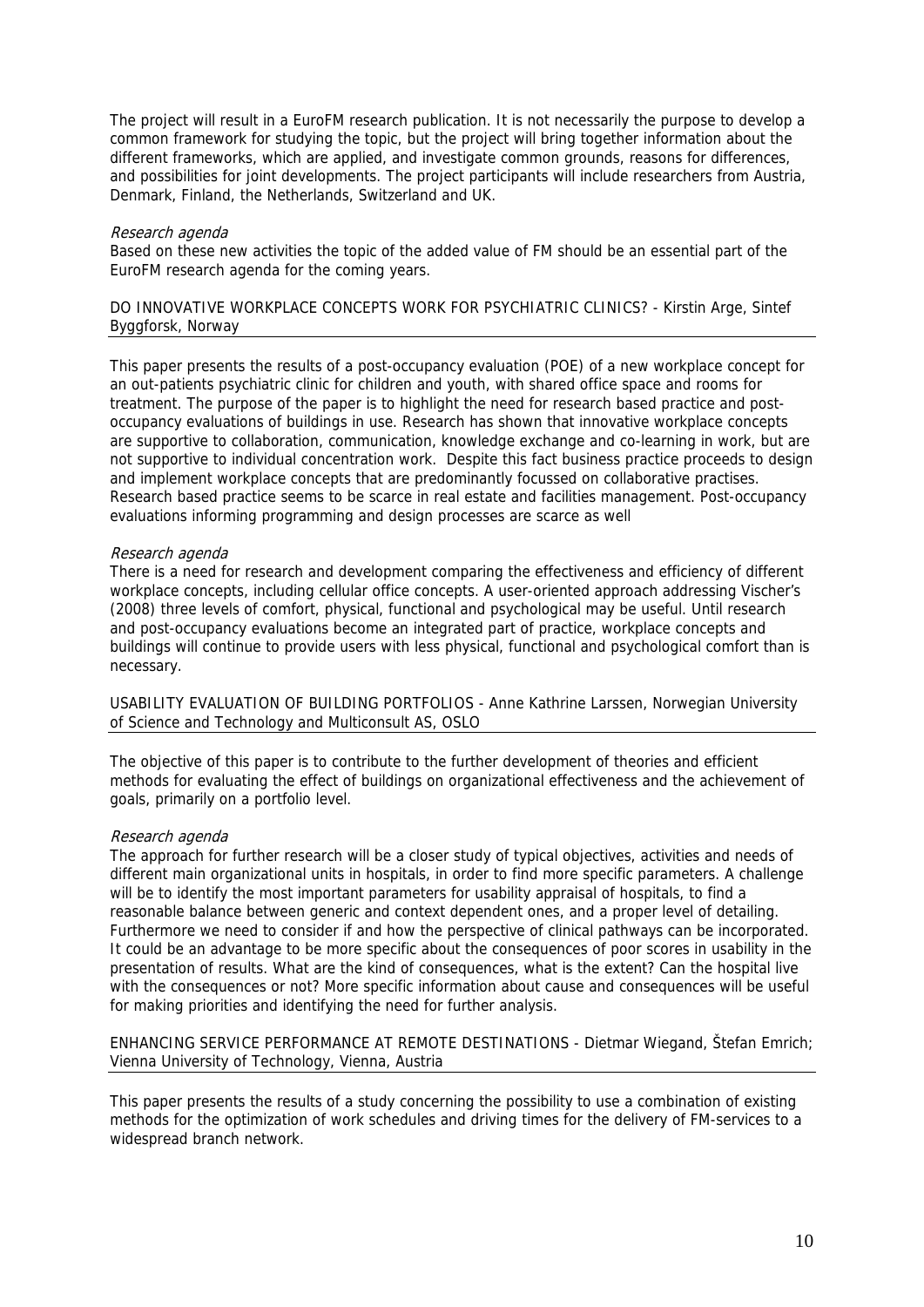## Research agenda

The presented approach for the optimization of the workflow- and workforce-management and the routing of facility service providers is within the intersection of two main research roads of facility management. One road, which mainly occupied us during the last 20 years, is improving the efficiency of FM and facility services performance, i.e. improving the contribution of FM research to the core business of clients and improving the business performance of the FM companies. The second road, which will keep us more and more engaged during the next 20 years, is the contribution of FM research to solve the problems of society i.e. humanity e.g. the climate change, the increase of disparity between urban agglomerations and rural areas, and the aging society in the developed countries. New methods for enhanced mobile services might contribute to the reduction of carbon emission, and reduce the effort and the costs for the maintenance of infrastructure in rural areas. The presented methods for enhanced mobile technical services might also be adapted to social services dealing with an aging society in the developed countries. In any case facility management will remain a discipline, which is not a science itself, but applies findings of "supporting" sciences – in our case of mathematics and operation research.

INDUSTRIAL SPACES AND PLACES - Anna-Liisa Lindholm, Suvi Nenonen, Helsinki University of Technology. Finland

The object of this paper is to identify and discuss the main differences between industrial and office facilities and to identify those characteristics of the production and service companies that mostly affect real estate and facilities decisions and practices. The paper aims to gain more understanding on the industrial space as the research object and identify the potential future research agendas.

#### Research agenda

The table below summarizes the existing and future perspectives for research about industrial spaces.

| Previous and current perspectives                | Future perspectives                           |
|--------------------------------------------------|-----------------------------------------------|
| Ergonomics                                       |                                               |
| Health and safety                                |                                               |
| Evolution of corporate real estate management as | Integrated support resources management       |
| support function                                 | Strategic approach                            |
|                                                  | Attractive workplaces                         |
| Computer aided processes for managing premises   | Digitalized process in industry and support   |
|                                                  | functions - new requirements for environments |
|                                                  | and processes                                 |
| Energy efficiency, waste management              | Corporate social responsibility               |
| Obsolete industrial properties                   | Buildings for people, attractive workplaces,  |
|                                                  | transparent industrial processes              |
| Urban development                                | Community planning                            |
| Refurbishment                                    | Mixed use and flexibility                     |

There is a need to indicate the added value of facilities management and corporate real estate management to core business. The perspective can be widening towards more integrated support functions and strategic approach. Clarification of facilities management processes in European level has been started but implications to industrial sector are needed. The workplace management and workplace design of attractive workplaces could be an inspiration for new kind of thinking of industrial places. Interesting questions are: How to adapt workplace management of physical and digital workplaces to industrial sector in order to create more attractive work environments? More frameworks and methods to develop industrial facilities in sustainable way from perspectives of environmental, social and economic responsibility are needed. Finally methods and scenarios for mixed use and flexibility are needed. The unused resource and innovations connected to multiuse of existing industrial facilities are challenging. This research agenda can provide a roadmap for managing the industrial places and changes differently than now.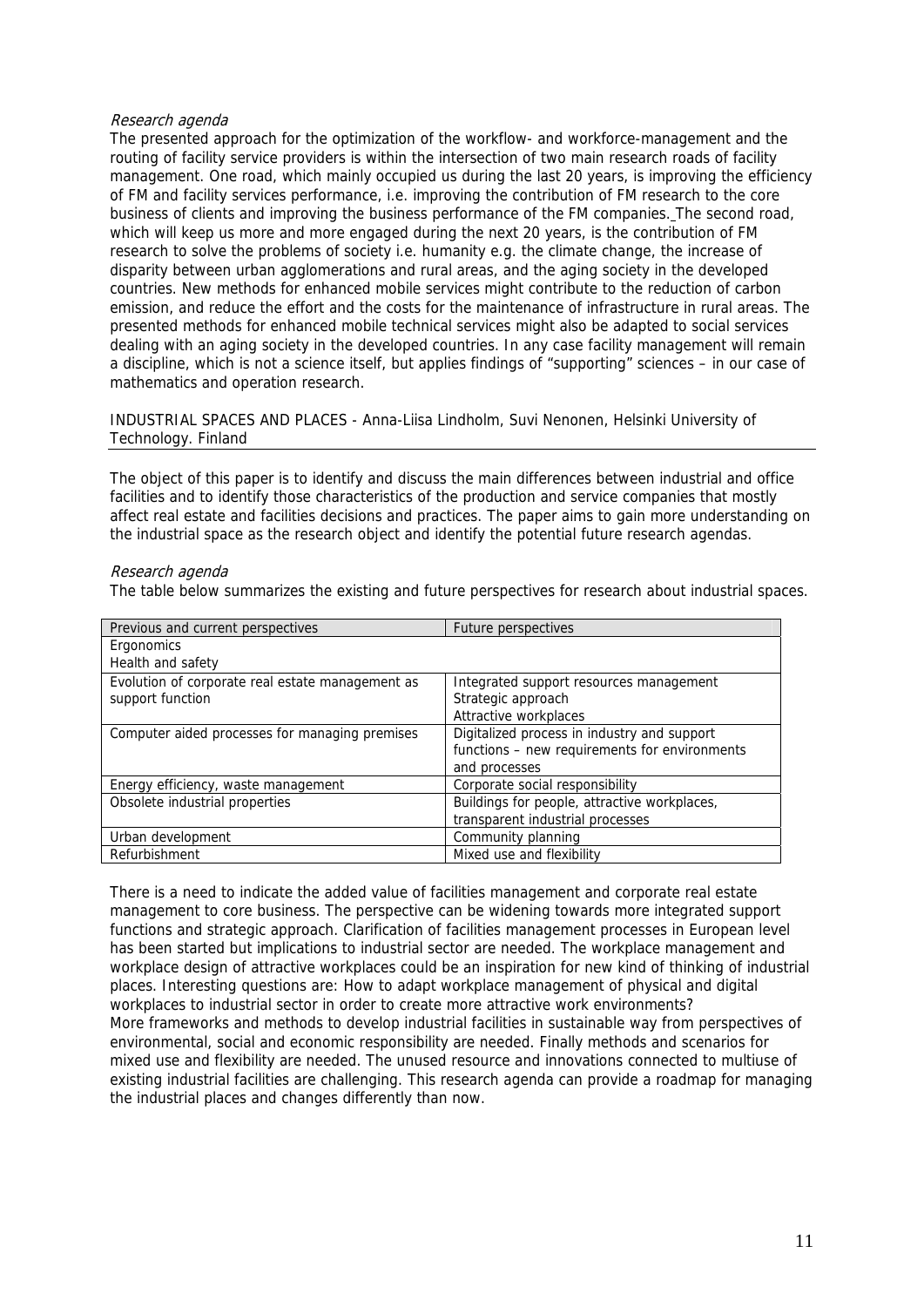The Purpose of this paper is to investigate the relationship between office satisfaction and individual performance conceptually and empirically.

## Research agenda

In order to establish a model of workplace effects and corresponding workplace management policies, theory-based measurements will gain in importance. "Studies that measure outcomes such as user satisfaction ipso facto pronounce on building quality: users feel positive about good-quality built space, whereas if they are 'dissatisfied' the place under study is not performing or has somehow failed. An effective user-centred theory needs to be clear about what is being measured when users are asked about their experience of the built environment." (Vischer, 2008 p. 235).

Research in FM may benefit from a more rigorous approach to measuring theoretical core concepts. This is a necessary condition for the development of valid models of workplace effects and relations that allow for appropriate generalisations. Such models are needed for further development of FM as a scientific and practical discipline. In order to reach this goal, research projects with truly interdisciplinary teams with building specialists and social scientists have to be built. In the light of the findings presented here, comparative analyses of office workplaces and office buildings can be considered a promising approach. In order to assess the relevant parameters, heterogeneity between European office cultures (cf. Van Meel et al., 2006) could be used as an opportunity for research.

MANAGING SUSTAINABLE PERFORMANCE IN FACILITIES - Anne Tolman, Tommi Parkkila VTT Technical Research Centre of Finland. Oulu Finland.

The paper is aimed at presenting the needs to monitor building performance and a description of tools for that purpose. The need arises mainly from the necessity to observe compliance, and to provide consistent performance to the clients of the spaces. As the future scenario for construction industry and facility management is that increasingly more the clients are actually purchasing the performance of the structures instead of the physical means for providing it, the material matters may rest with the contracting constructor for at least a definite period of time. The decision making of the operation phase then becomes an integrated part of the initial design and construction. This opens a new perspective for overall optimal life time management, and need of data from operation phase is emphasised. Furthermore, so far as the period of contracting has been limited to the duration of the construction process, the time dependant variations have been rather irrelevant. However, when operation period is taken under consideration, the changes on circumstances became more critical. This put more emphasis for the facility management to get accurate and timely information on the actual performance issues.

## Research agenda

PBB evaluations can and should be performed in a routine manner. In practice, evaluations are often made only as part of commissioning or shortly thereafter, or when there is a problem. In order for any measurement and evaluation to be truly meaningful, they should refer to explicit requirement levels against which they can be judged. The performance of a building has some physical factors that serve as principle indicators. For condition monitoring, temperature and humidity are key indicators, which are also major factors for performance evaluation. In the use phase, maintenance and energy consumption are the main cost components, and directly relate to user comfort and services. All these items can be objectively evaluated by sensor data. This requires proper sensors and measurement techniques. The emerging enabling technology will direct changes in the near future to include building occupants in control loops via information and distributed interfaces, to achieve demand responsive electricity management in buildings, to integrate building automation and information systems and by all this, empower the facility management with a powerful tool.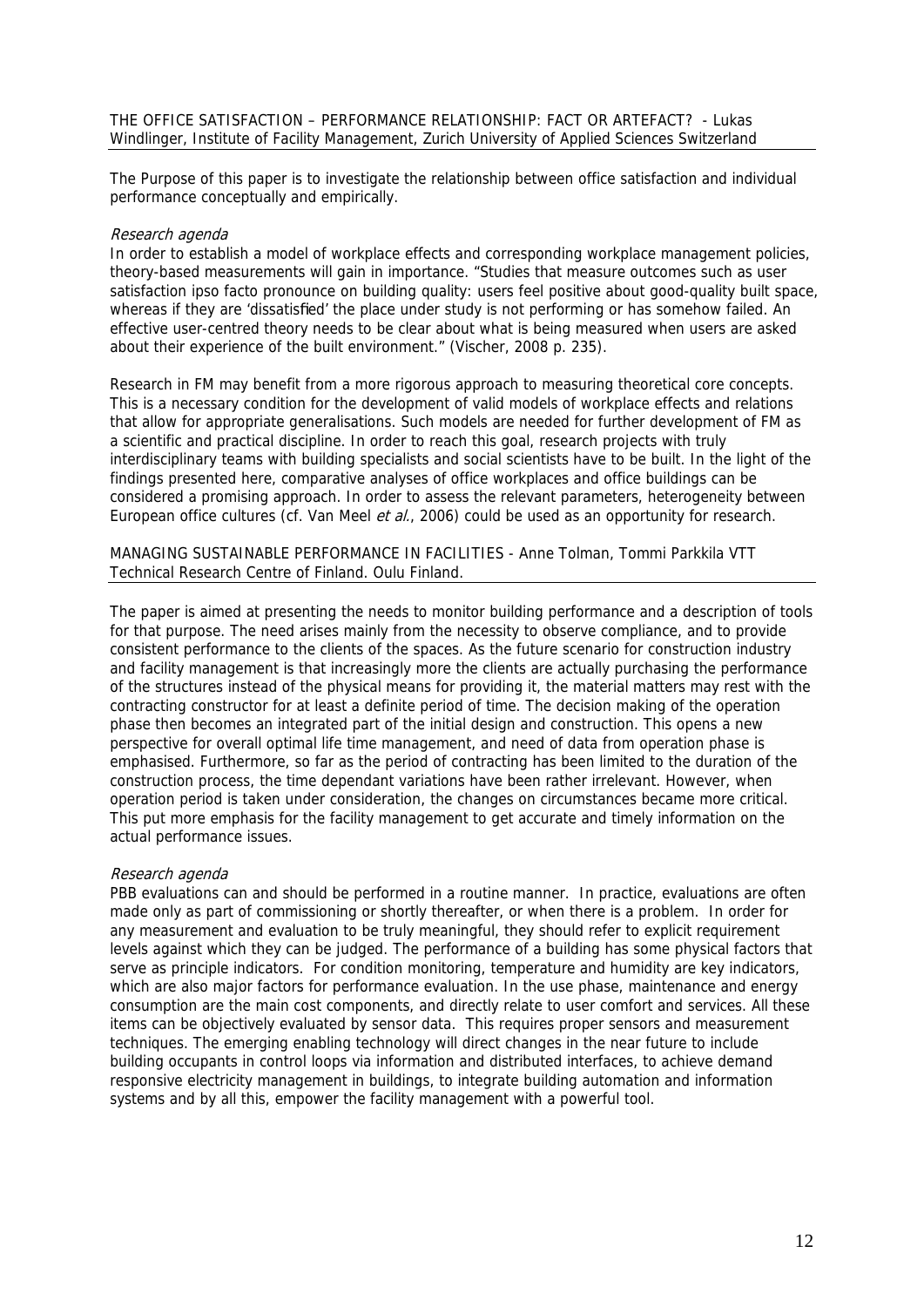STRATEGIC FACILITIES MANAGEMENT: A MOVE TOWARDS A SUSTAINABLE LIFE CYCLE BASED MODEL IN A DEVELOPING COUNTRY - F.O. Adejumo, Y.A. Adewunmi and M.M. Omirin. Department of Estate Management, Faculty of Environmental Sciences, University of Lagos, Akoka, Yaba, Nigeria.

This paper examines the current level of strategic FM thinking in a developing market and highlights training areas and pragmatic methods of sustainable life cycle costing needed to solve localized issues with the use of global knowledge.

## Research agenda

A strategic approach to FM and the use of life cycle costing is important in realizing organizations' goals. Globally there are new requirements for sustainable life cycle planning and management. Hence there is the need to develop the knowledge base in this area in theory and in practice. With the advent of globalization of professional practices, the developments that brought these requirements in advanced countries are at the door step of developing markets. Peculiar conditions in Nigeria and other developing countries make it imperative that appropriate models will be developed that take into consideration the challenges of operating within the local environment. This calls for further research into the use of LCC and reactions of practitioners to the lack of database, their non-usage of LCC in decision making, non consideration of long term implications of firms' decisions and risk evaluation. Also, there is need to ascertain the reasons why the strategic component was not emphasized in the use of life cycle costing.

RISKS AND CONTROLS IN FACILITY MANAGEMENT PROCESSES DURING THE REAL ESTATE UTILIZATION PHASE - Johannes Bockstefl, Alexander Redlein Vienna University of Technology, Center for Information and Facility Management (IFM), Austria

The purpose of this paper is to provide a methodology for facility managers in order to identify and tackle possible business risks during the real estate utilization phase. The paper documents the current status of the authors' research.

#### Research agenda

Reference processes in facility management and managing risks and controls within these processes are an important topic for the FM research and action agenda 2015. The range of reference process models already developed should be enlarged and the existing process models should be detailed and further validated. Furthermore, the reference process models should be extended by valid risk and control tables as described in the paper. In addition, a validation of possible control activities regarding their efficiency in simulation and reality is an interesting topic for further research.

STRATEGIC SPACE OPTIMIZATION BY AN INNOVATIVE IT TECHNOLOGY - Michael May, University of Applied Sciences Berlin, Germany

The purpose of this paper is to present a new methodology to optimize the space utilization in large organizations in a highly automated manner. Space allocation is a tedious work and great challenge for the FM with considerable economic impact on the entire organization. The inherent mathematical problem in the task is the Quadratic Assignment Problem known as one of the most intricate discrete mathematical problems. To date, there are no known algorithms that solve these kinds of optimization problems in an efficient way. The paper presents a novel approach towards automating this difficult assignment process and its application to real world examples.

#### Research agenda

As a major contribution of this research to the future European research agenda in FM the authors stress the necessary revolution of current IT based information systems in FM to real decision support systems especially from a strategic viewpoint. This requires a serious effort in generating new models, mathematical algorithms and IT technologies which are already in place in other industries like microelectronics and manufacturing. Also a new quality of data management and systems integration in FM is necessary.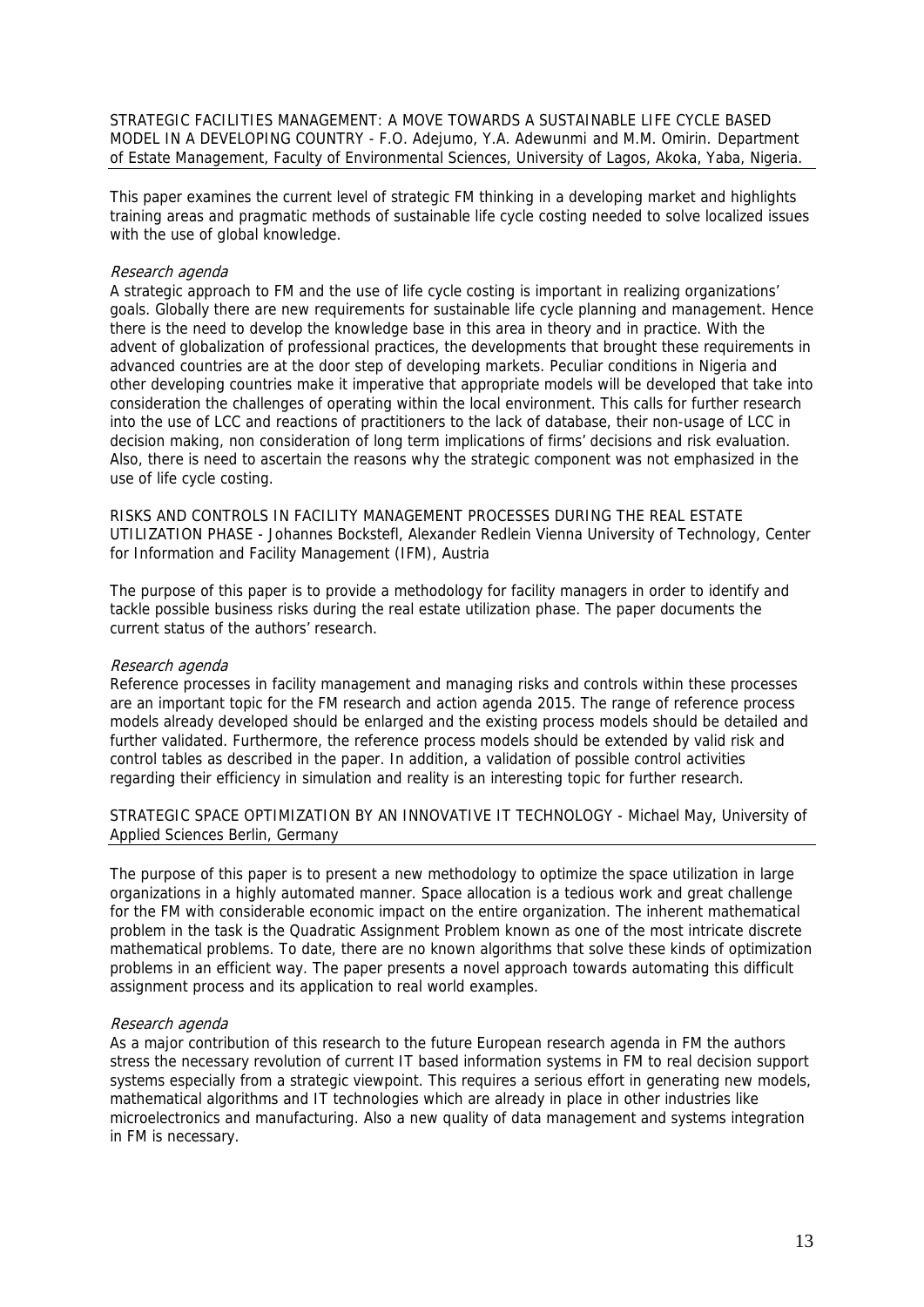THE IMPACT OF SPATIAL LOCATION ON SOCIAL POSITION – A CASE STUDY OF A FINNISH COMPANY'S REGIONAL OFFICE - Nils Gersberg, Suvi Nenonen Helsinki University of Technology, Helsinki Finland

Anecdotic evidence holds that the spatial work environment effects organizational performance both positively and negatively. The present study tries to overcome this shortcoming in evidence by investigating the relationship between the physical work environment and the social (i.e. collaborative) interaction in a knowledge work setting.

#### Research agenda

The contribution of this research to the future research agenda lies primarily in its exploration of the combination of visual graph analysis measures with those of social networks. However, more research is needed to verify the compatibility and explanatory power of the combination of those two methods for research concerned with the physical and the social spaces in office buildings. With regard to business practice the outcome of the current and similar studies has the possibility to analyse a given space with regard to the 'fit' with the informal organizational structure. Office designs thus could either be tailored to a specific social structure of an organization, or, as the extension to this study will attempt to research, potentially be used to actively shape and alter existing social structures through the imposition of a specific physical environment.

THE KNOWLEDGE WORKPLACE – SEARCHING FOR DATA ON USE OF OPEN PLAN OFFICES - Siri Hunnes Blakstad, Norwegian University of Science and Technology, Morten Hatling, Arne Lindseth Bygdås, SINTEF Technology and Society

Both management and workplace-literature suggest that companies can use office design and information and communication technologies as tools for strategic development. The main goal is to give better support to their core work-processes to enhance performance. Even though normative knowledge and theories about office design advocate that open plan offices enhance learning and knowledge sharing, the evidence of this has so far been limited and anecdotal, with relatively little empirical evidence. In the research and development project "The Knowledge Workplace" 2003- 2006 the authors and their research team worked with almost 20 Norwegian companies to develop methods for workplace design, with focus on organizational development, knowledge production, and knowledge sharing. This paper presents some of the findings from the surveys and interviews.

## Research agenda

The presented study suggests that more open offices support collective work on expense of individual self-assessed productivity. But the study did not enable a more nuanced description of workplace typologies or to access the spatial and functional quality of the workplace as such. The study includes only knowledge workers in open plan offices. They have all been through a relocation which involved discussions about use and practise in the new office. More data are needed to provide a deeper understanding of the relation between work and place. For the future research agenda, the authors suggest empirical studies of knowledge workers in a variety of office layouts, combined with a nuanced classification of the different office layouts and organizational contexts, as well as description of work-styles and work-processes. These studies should combine both qualitative and quantitative methods, and investigate individual as well as collective measures of performance. Only in this way FM research may succeed in establishing more solid evidence of the workplace as enabler and disabler of knowledge work performance.

ECONOMIC EFFECTIVE IMPLEMENTATION OF FM – Friedrich Sustr, Alexander Redlein, IFM/Vienna University of Technology, Austria

This study investigates the question how far facility management is able to improve the performance of a company and to reduce the costs for the use of the building. Is this affect measurable and is the facility management the right tool, as the other used common business tools? The hypothesis is to get a general approach of all cited results concerning the saving in connection of the use of a Facility Management Department. The focus is on corporate affiliation, age of employee an years of experience in FM profession. The data collected could neither prove nor disprove the hypothesis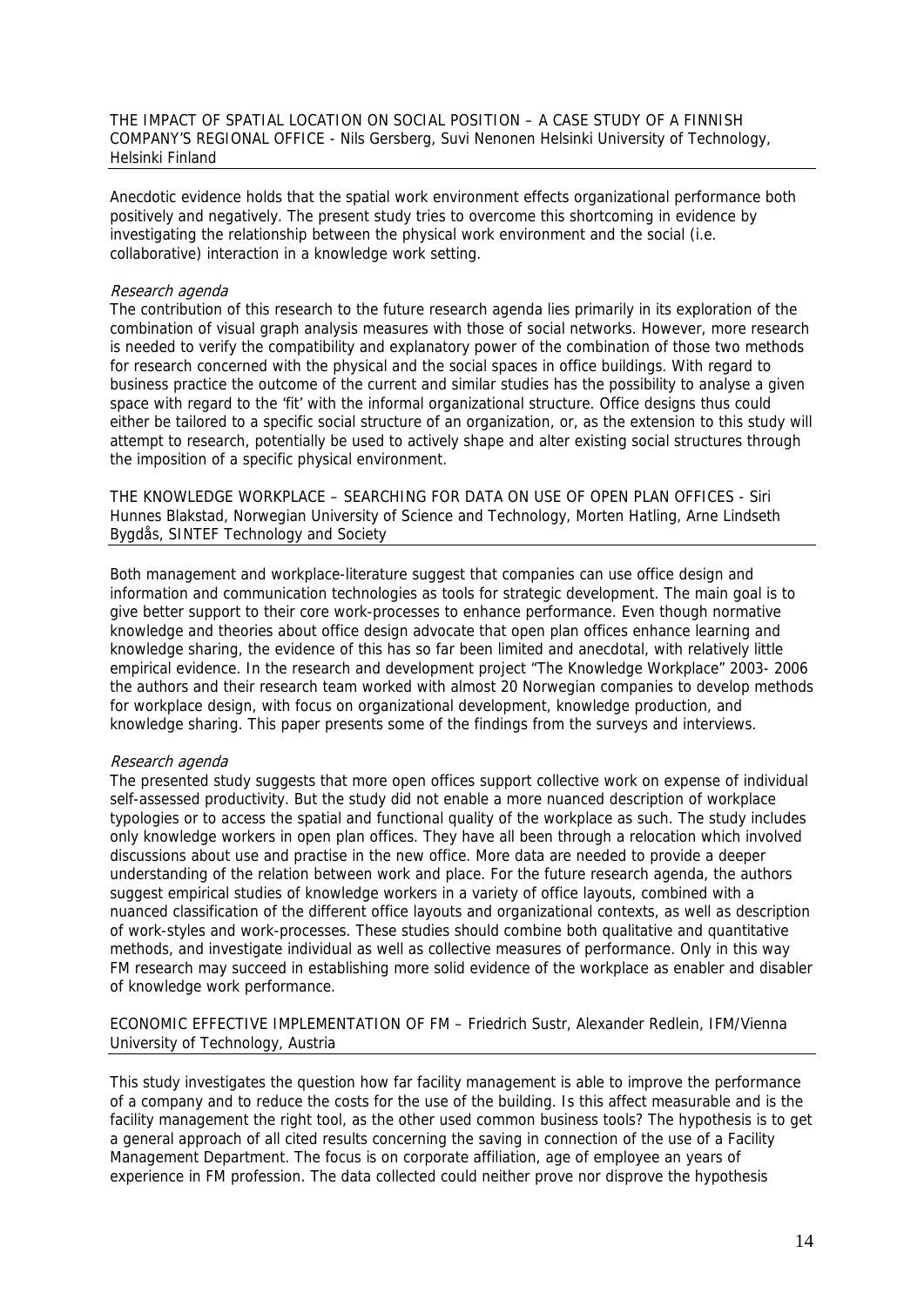## Research agenda

The second phase of this study will include a qualitative extended ex post office analysis of the existing profit statements and balance sheets. This should provide more detailed data. Additional expert interviews will also take place and hypotheses will be established. The third part – the questionnaire 2008 – will be used to validate the hypotheses. New statistical models describing the influence of parameters on the efficiency of FM will be created. Parallel to this research in the Austrian FM Market, the IFM Institute has done the same standardized questionnaires in Germany, Bulgaria, and Turkey. Several additional contacts have been established to bilateral cooperation for using this standardized questionnaire. All countries will be invited for cooperation.

TOWARDS IMPROVING ENERGY-EFFICIENCY IN OFFICE BUILDINGS; A CASE STUDY ON THE AFFECTS OF TECHNICAL OPTIMIZATION AND AUGMENTED USER-SOPHISTICATION - Pieter C. Le Roux and Karel Dekker, Center for People and Buildings Delft, Netherlands

The study aimed to determine the effectiveness of various predefined measures and scenario developments in ensuring greater energy-efficiency of existing office buildings including the effects of user-involvement. The combined positive effects of technical measures and user-sophistication on reducing energy consumption in existing buildings provide an evidence-based management approach to the formulation and implementation of measures to improve the energy-efficiency of entire property portfolios.

#### Research agenda

The reciprocity between optimized technical building management and control systems and userbehaviour has been undeniably proved by this study. However, the effects of energy saving packages, anticipated scenario developments and augmented user sophistication through influence on user behaviour are highly case-specific. Generalization of the simulated effects for a specific combination of building characteristics and user-sophistication may not be applicable to different environments and user-group. The quantified evidence resulting from this study supports the need for considering the role of user-involvement in reducing energy consumption in buildings, while simultaneously emphasizing the need for further research in this field.

ALTERNATIVE WORKPLACE PROGRAMS – A MAPPING OF THE CURRENT STATE - Nils Gersberg, Helsinki University of Technology, Finland; Joe Aki Ouye, New Ways of Working Network, USA and Suvi Nenonen, Helsinki University of Technology, Finland

Facility Managers constantly strive to enhance the efficiency of their contribution to the core business. Alternative workplace programs as a means to this end have been a hot topic among Facility Mangers for quite some time. However, there is no assessment of the current situation of deployed alternative workplace solutions. This study investigates the current state of alternative workplace programs among 32 companies from the USA, Finland and Germany. The results remind us that alternative workplace programs are complex. They are not just about space but about changing how and where we work i.e. "a new order of things". The very complex system of management approaches, work practices and activities, technology tools, and places must be changed symbiotically and some of them are very resistant to change.

#### Research agenda

Future research around alternative workplace programs could focus on gathering more information about the best practice cases: what is done, how and which were the critical success factors in large alternative workplace programs? The role models are needed and the approach is multidisciplinary. The interesting perspective is also to conduct a follow up study based on the survey presented in the paper. The benchmarking data gathered annually is providing perspectives that are of interest both for the industry and science.